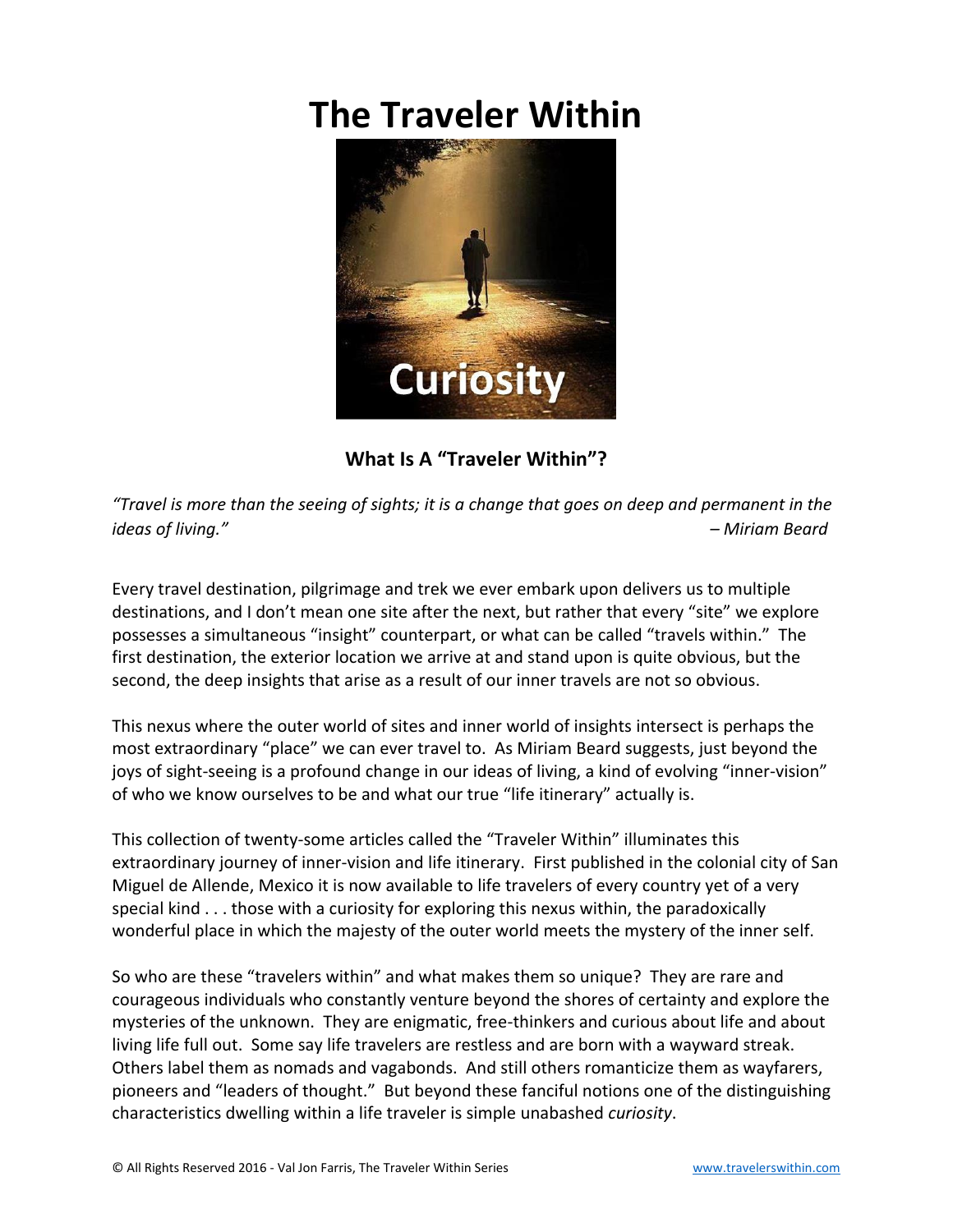Curiosity may be a simplistic notion, but that doesn't mean it lacks character or depth. Curiosity is a natural attribute all of us are born with. Newborns are fascinated by *absolutely everything* and their inquisitiveness compels them to travel, first on their belly, then their hands and knees, and finally atop their feet and legs.

Yet as fundamental as curiosity is in our daily lives many of us lose touch with it. As we mature into adulthood our fascination with learning new things wanes and we tend to become set in our ways. There's nothing wrong with settling on certain preferences and beliefs, but when it's at the expense of our inquisitive nature we slip into apathetic disinterest, a condition in which the mystery of being alive gets replaced with the misery of merely living.

But why would anyone trade curiosity for disinterest? For one simple reason, adults must contend with something children are yet to confront; the insecurities of a mature ego. To a child, curiosity evokes an enthusiastic opportunity to learn and grow. But to the adult ego, it conjures up the risk of embarrassment and humiliation. It's important to realize that although our ego remains safe in the absence of risk, our aliveness diminishes because we've removed ourselves from discovering the mysteries of life. The poet e. e. cummings speaks of the opportunity to engage in curiosity this way . . .

*"Once we believe in ourselves, we can risk curiosity, wonder, spontaneous delight, or any experience that reveals the human spirit."*

While an infant doesn't necessarily *believe in themselves*, they're comfortable being who they are, just as they are without any second-guessing or self-judgment. This quality of selfacceptance must be integrated into our adult persona if we are ever to believe in ourselves.

Those who believe in themselves have moved beyond the need to protect their self-image. Rather than catering to their ego's fear of humiliation they've learned to embrace curiosity with a measure of humility. (What distinguishes *humiliation* from *humility* is the ego's propensity for self-invalidation rather than self-acceptance.)

So how do we deepen our self-acceptance and belief in ourselves? By getting to know who we are in very a specific way; not in a way others expect or want, but in a way that arises within the crucible of our own discernment. Self-belief is borne of our own experimentation with cause and effect, our own insight and discovery, and more than anything, our own responsibility for engaging in a life *we ourselves* deem is worth living, whether anyone else validates it or not.

One final thought before closing this first edition of *The Traveler Within* . . . There is a useful distinction between a *"tourist"* and a *"traveler"* I want to leave you with. A *tourist* is a casual sightseer who uses their travel itinerary to boost their ego and prove their self-worth. *Life Travelers* don't cater to their ego in this way and they're not sightseers. Rather, they're curious visionaries who engage in travel as a way to celebrate the natural world and explore the majesty and grace of the human spirit dwelling within them.

Join me next time as we venture beyond curiosity and into another compelling traveler within characteristic. Curious as to what it might be? That's the spirit!